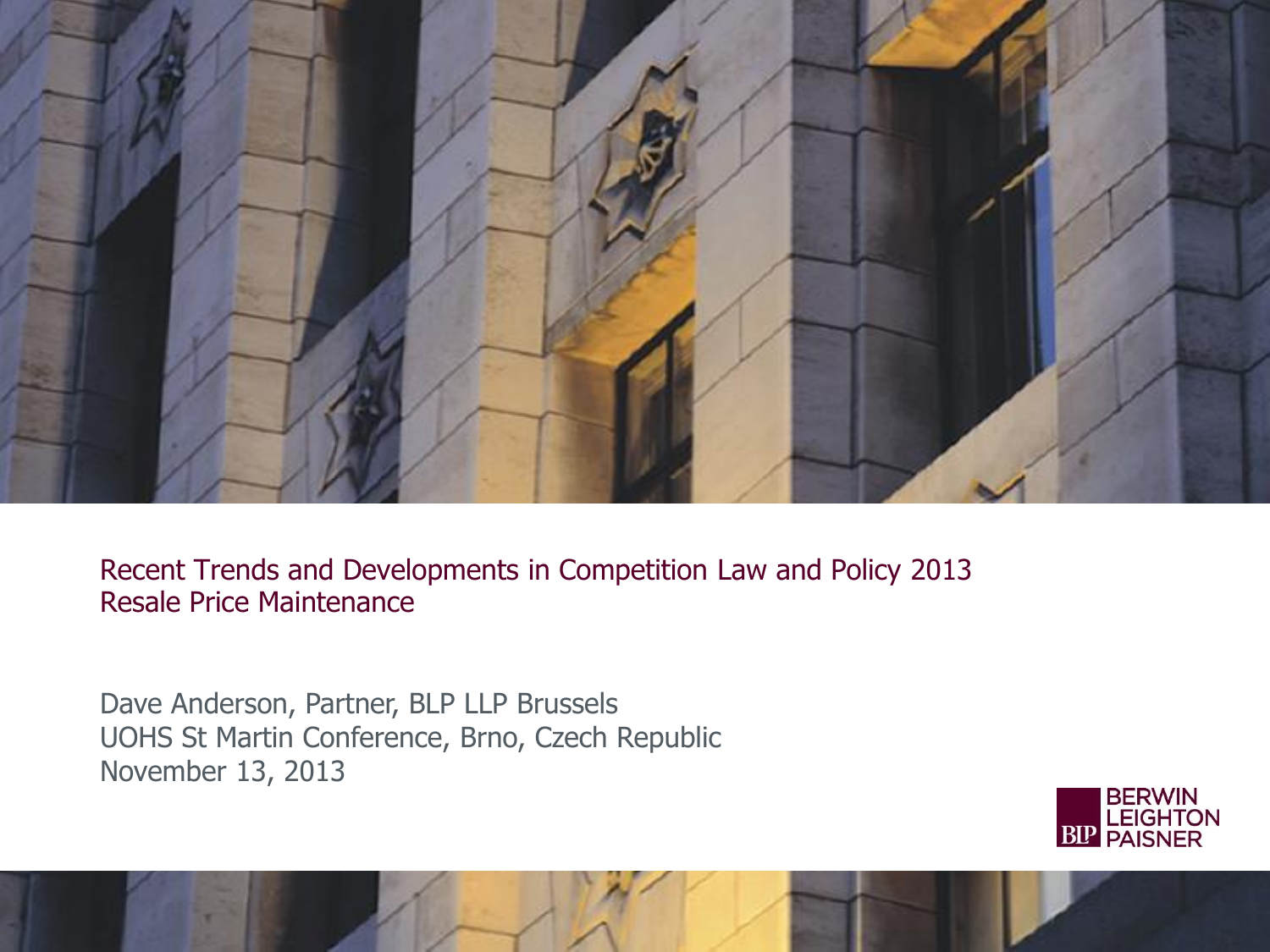### RPM…the bad, the good, and the…?





Get off at the fashionable end of Oxford Street, drift into the achingly cool technology hall of London's most happening department store and view this year's must-have plasma courtesy of the sound and vision technologist in the Marc Jacobs

Sandals then go to dixons.co.uk and buy it.

Dixons.co.uk









**BUNDESWETTBEWERBSBEHÖRDE** 

**International Conference on** "Resale price maintenance - an issue for the European agenda?" 12<sup>th</sup> September, 2008 Palais Niederösterreich, Vienna

www.blplaw.com Page 2 © Berwin Leight



**EUROPEAN COMPETITION NETWORK** 



BĽ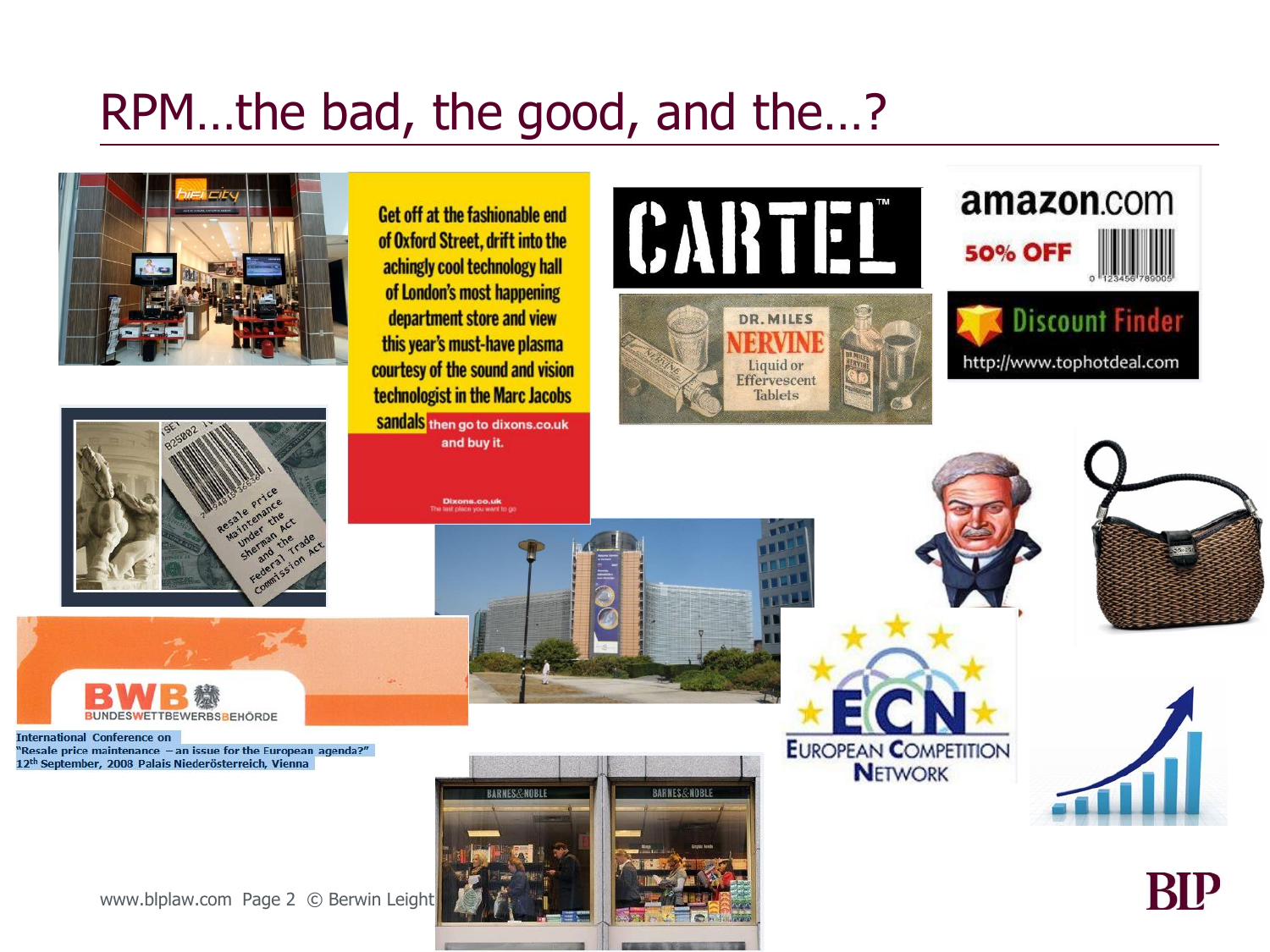"The difference in RPM between what is permitted and what is prohibited is understood only by lawyers and people from Mars"

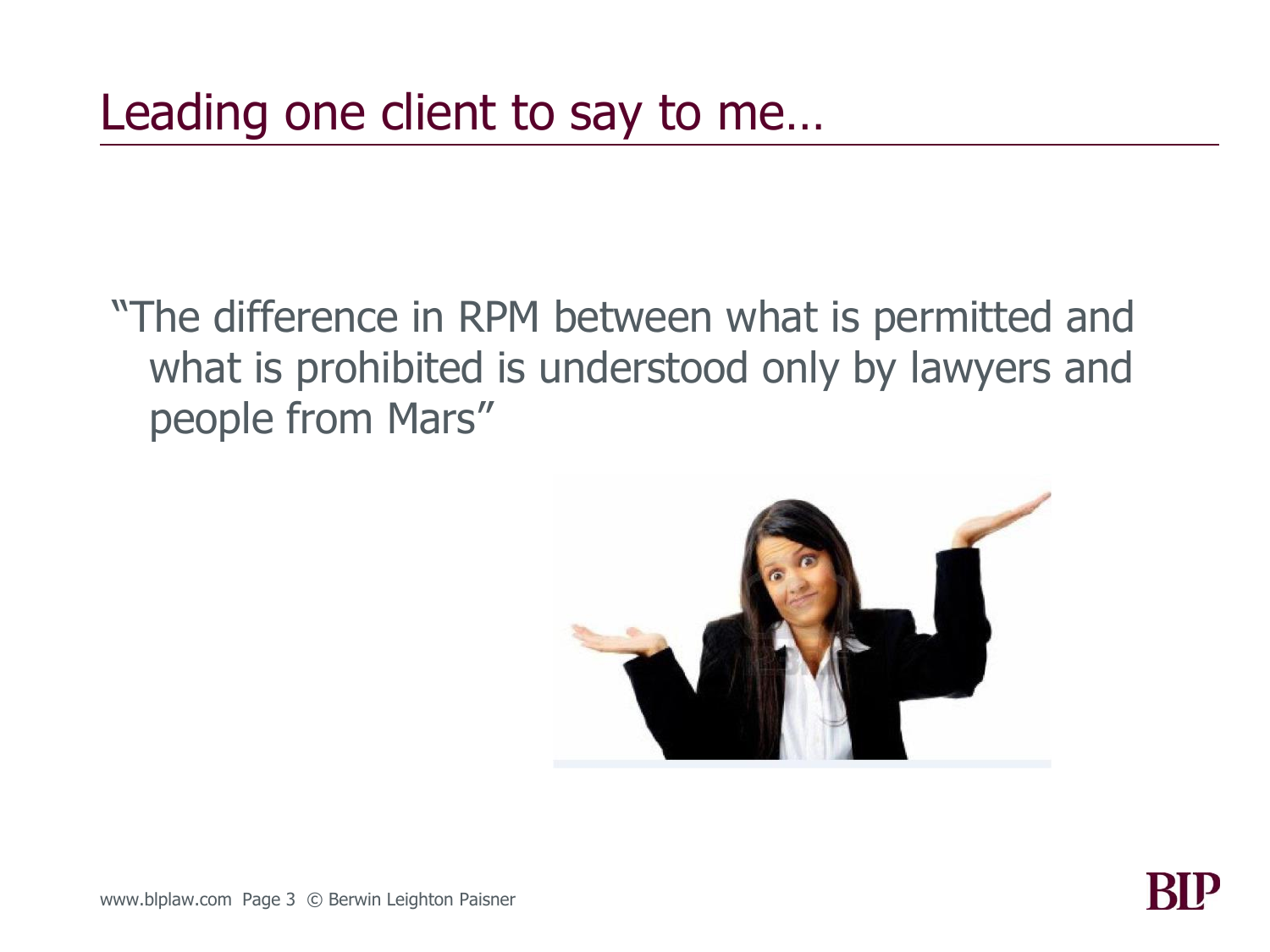- Retailers of books that priced below a certain level were refused supply by publishers.
- Publishers justified the RPM by saying that fewer books would be sold, fewer titles would be published, without this price floor.
- A "network" of RPM agreements existed industrywide, thus nearly every publisher and retailer was involved.
- Vote! Legal RPM?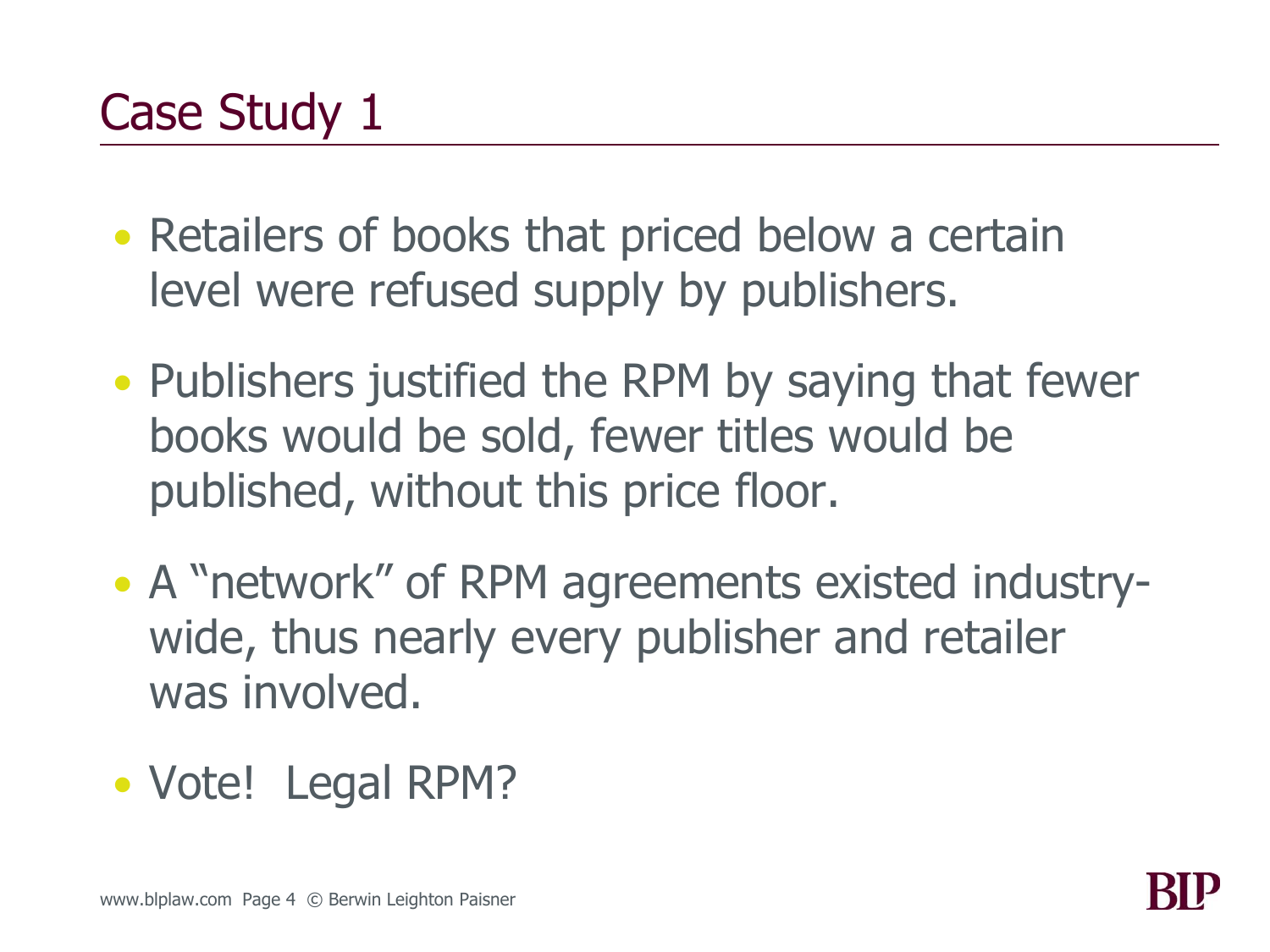### **RESULT:**

- •No illegal! The UK "Net Books Agreement" case.
- •RPM was banned in the books sector in 1997.

•In 2007, the UK found that post-RPM ban, more books published, more titles published, new entry at retail level occurred, and RPM could facilitate collusion at publisher and retail level.

•But the UK authorities acknowledged it is difficult to measure the effect of RPM on prices…the economic analysis is "ambiguous"

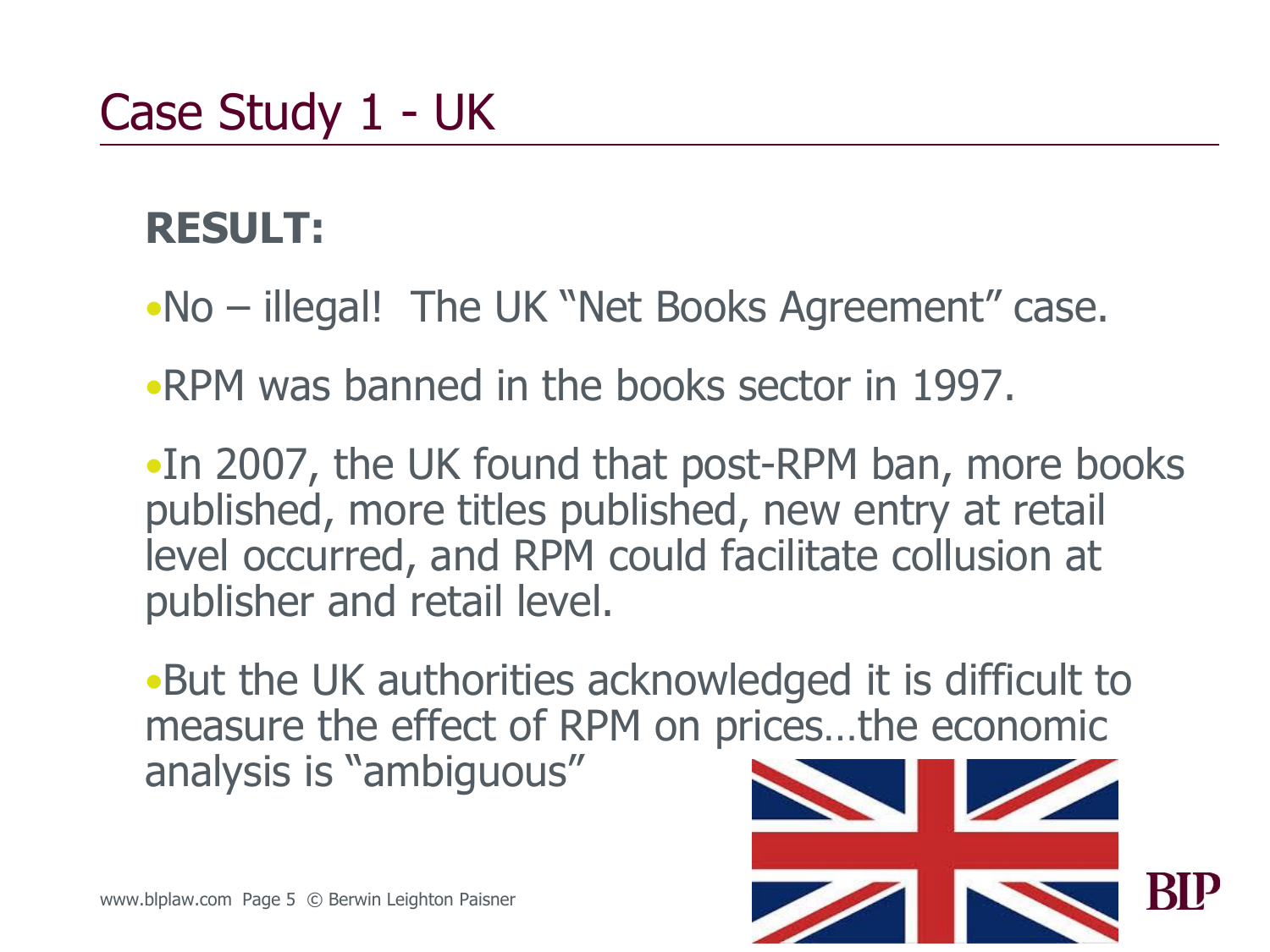- A shoe manufacturer imposed RPM obligations on its retailers.
- The manufacturer justified its RPM by saying that RPM in shoe retailing:
	- Increased the services offered by retailers, including training of sales staff on customer care, shoe fitting, shoe fashion advising;
	- Which in turn increased demand for its products (increased interbrand competition);
	- Helped the manufacturer maintain its brand image and deterred free-riding by discounters.
- The manufacturer had a low market share (around 10%), retailers are also fragmented.
- But while service and sales may have increased, so did the prices of the manufacturer's shoes.
- Vote! Legal RPM?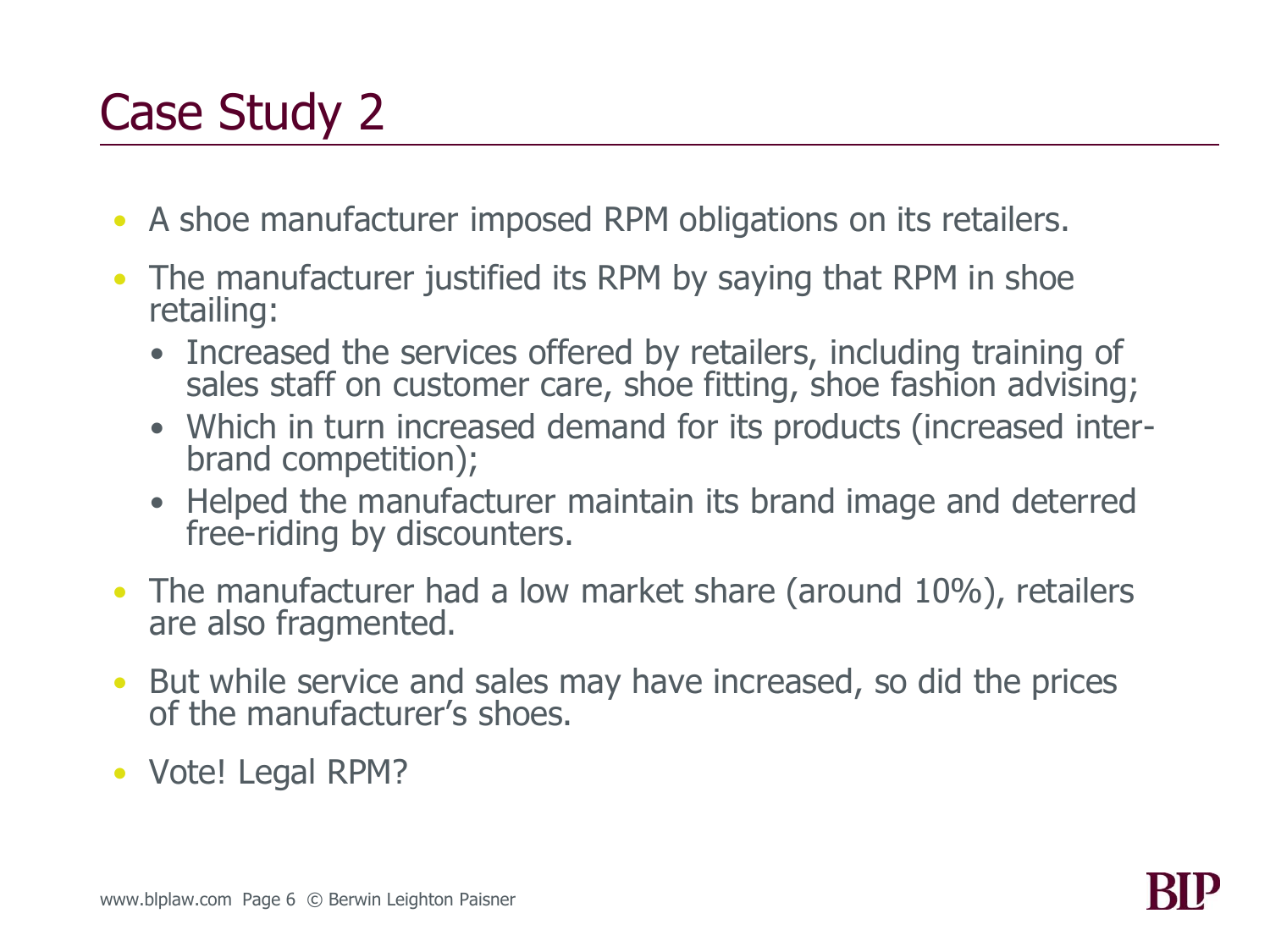### Case Study 2 - USA

### **RESULT:**

- Yes legal! The US FTC "Nine West" case in May 2008.
- Because:
	- The manufacturer lacked a strong market position;
	- There was no evidence of collusion at any level;
	- The minimum RPM would increase service provision and output focussed on inter-brand competition and service.
- BUT the FTC did require the manufacturer to file periodic reports so it could monitor prices.

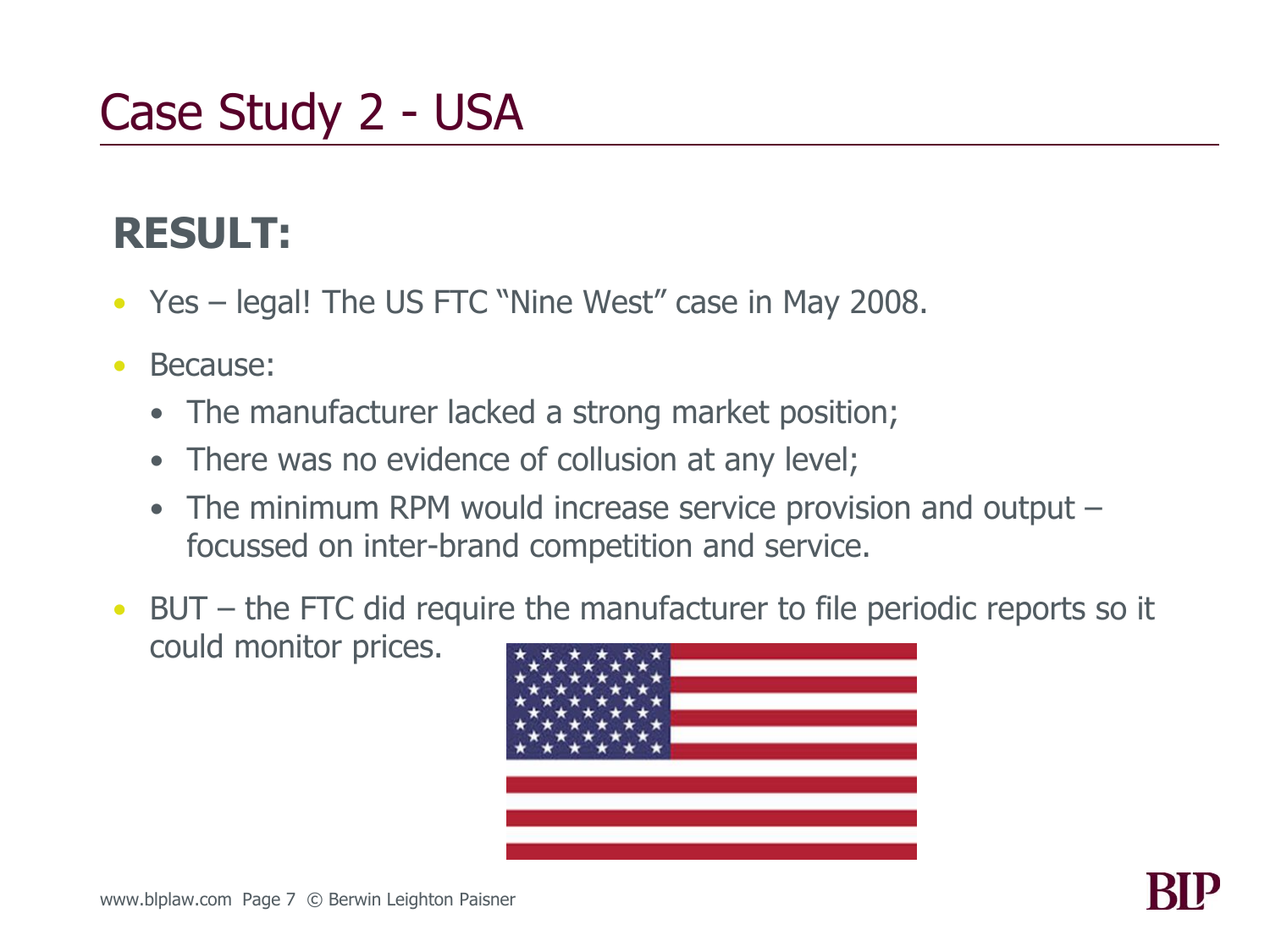- A pet food manufacturer forced its distributors to increase the sale prices of pet food to the level of its recommended or minimum retail price.
- Compliance with these set prices was regularly monitored by the manufacturer.
- The manufacturer argued that its RPM was justified because its competitors were using unfair commercial practices to gain an advantage and because illegal imports were driving down prices.
- Prices increased significantly in some cases.
- The manufacturer had a very low market share (less than 5%) and there was no collusion among the retailers.
- Vote! Legal RPM?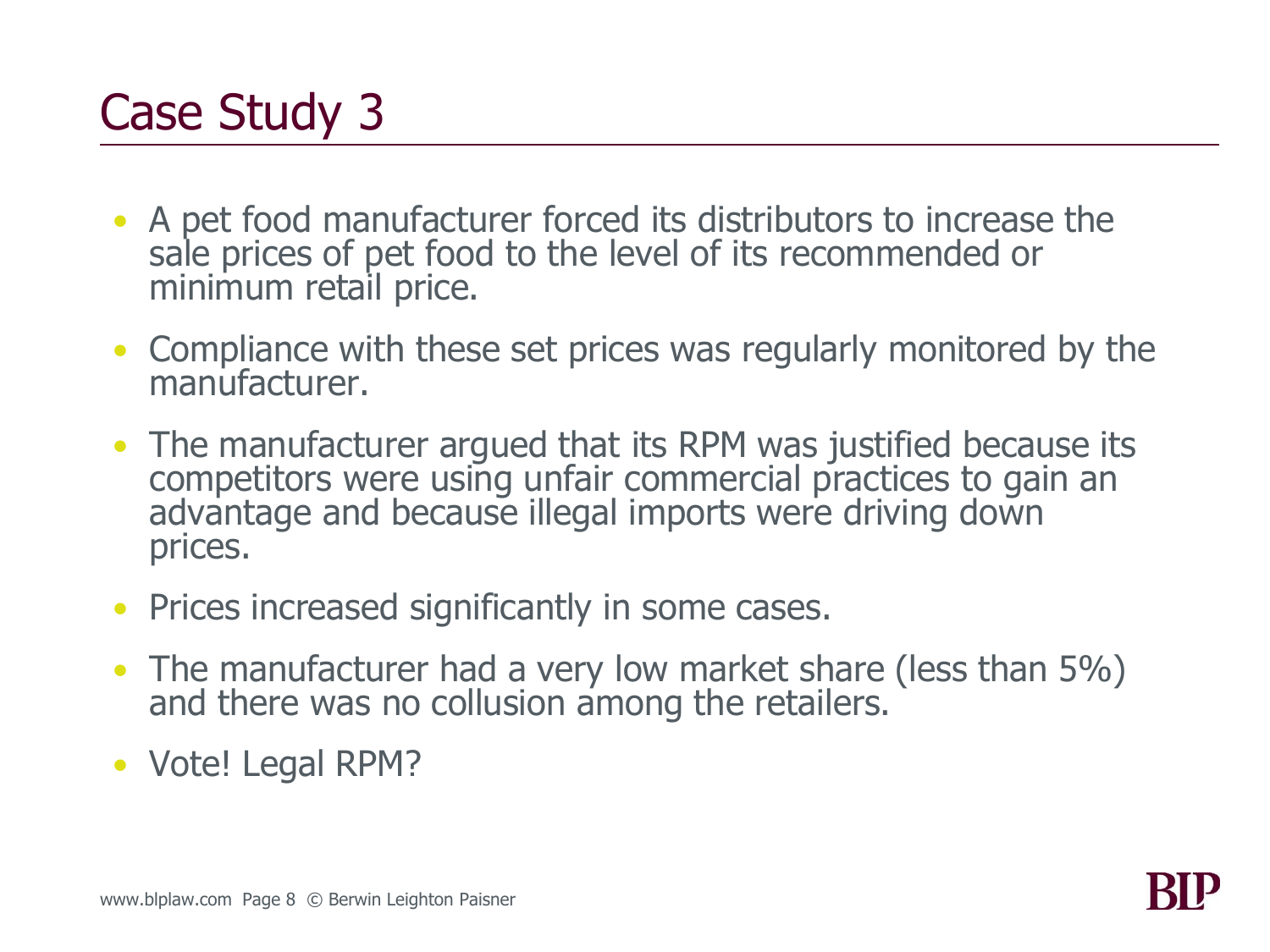### **RESULT:**

•No - illegal! – Czech "Candy" pet food case - 2011.

•UOHS found that the RPM led to a significant increase in prices (in some cases by more than 20%) and a reduction of the number of e-shops offering pet food supplied by the manufacturer.

•Justifications were insufficient to overcome consumer harm.

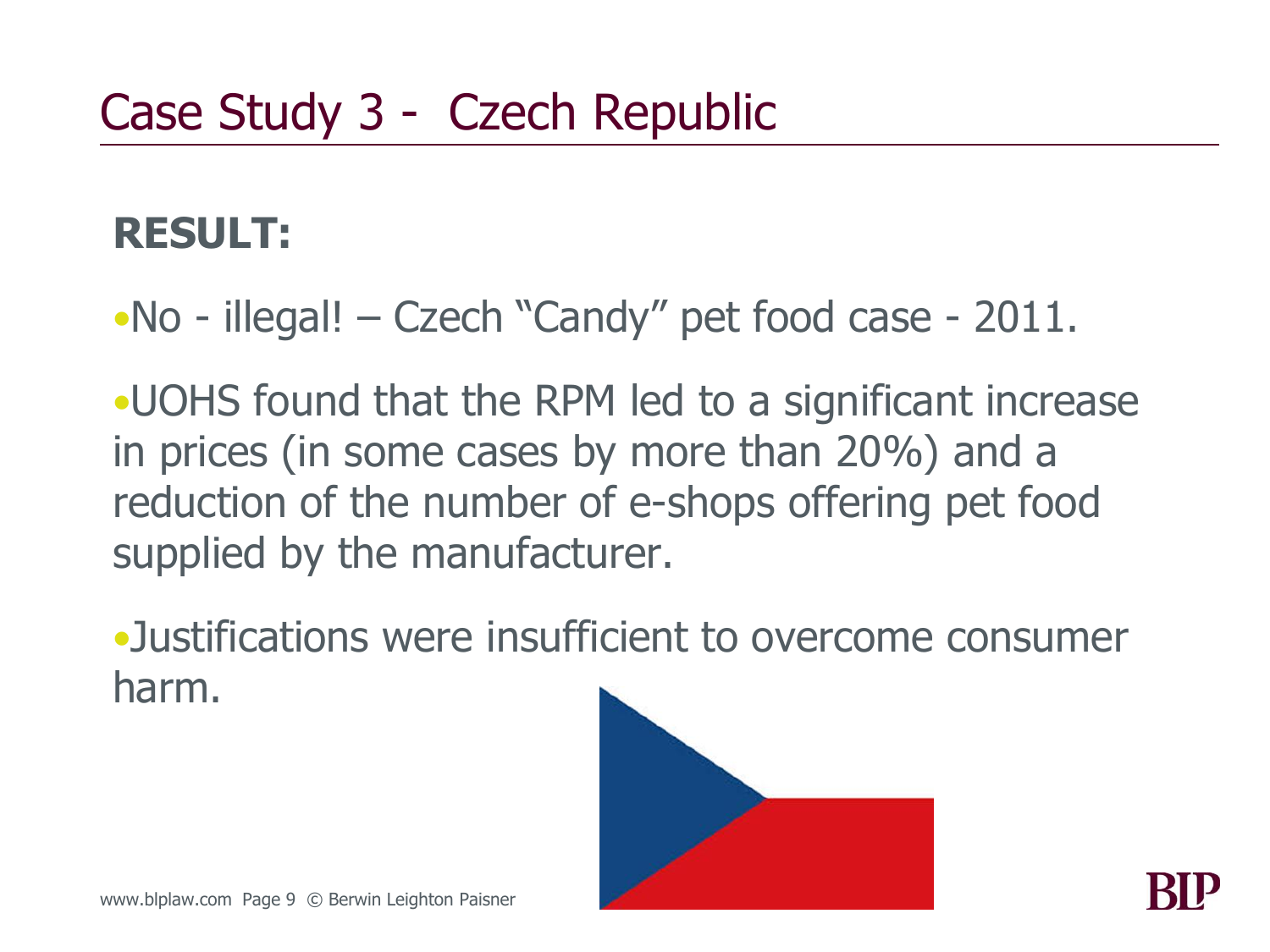- A manufacturer of pharmaceutical products authorised its distributor to sell its products in certain geographic areas with a minimum resale price.
- The manufacturer discovered that the distributor had acquired distributorship in an unauthorised geographic area by bidding at a price that was below the minimum resale price.
- It then withheld the supplier's deposit, terminated its distributorship in several locations and eventually terminated supply entirely.
- Vote! Legal RPM?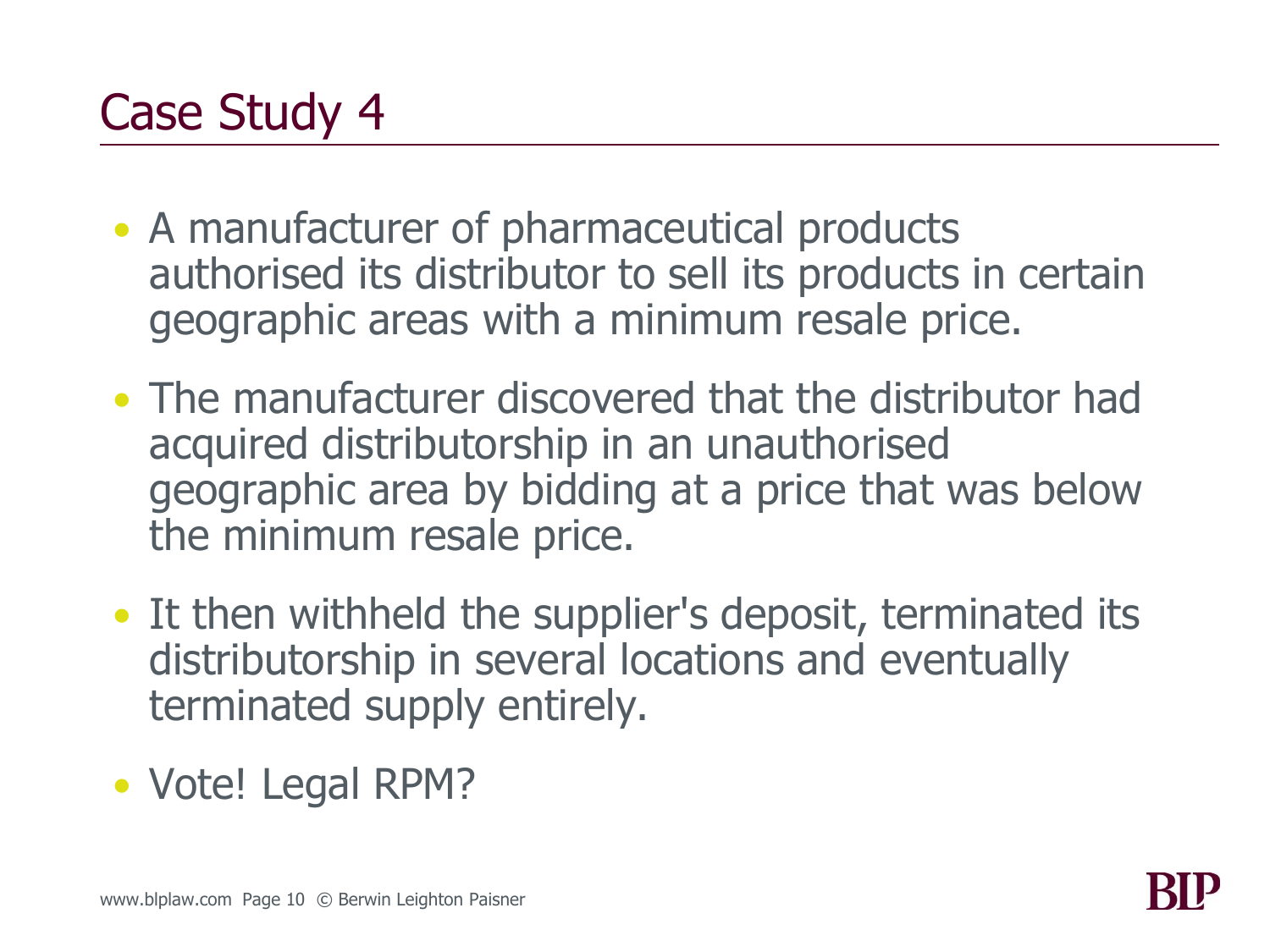### Case Study 4 - China

#### **RESULT:**



- •Yes! The "Johnson & Johnson" case 2012
	- The first instance court ruled in favour of the manufacturer, finding that the supplier had failed to prove that the RPM agreement had restrained or excluded competition.

#### •No!

• The appeal court ruled that while negative effects needed to be proved (like rule of reason), and inter-brand competition was key (like Nine West), here the manufacturer did not prove anticompetitive effects outweighed the negative effects on competition, or that RPM was necessary to achieve the manufacturer's aims (like Art 101(3) indispensability).